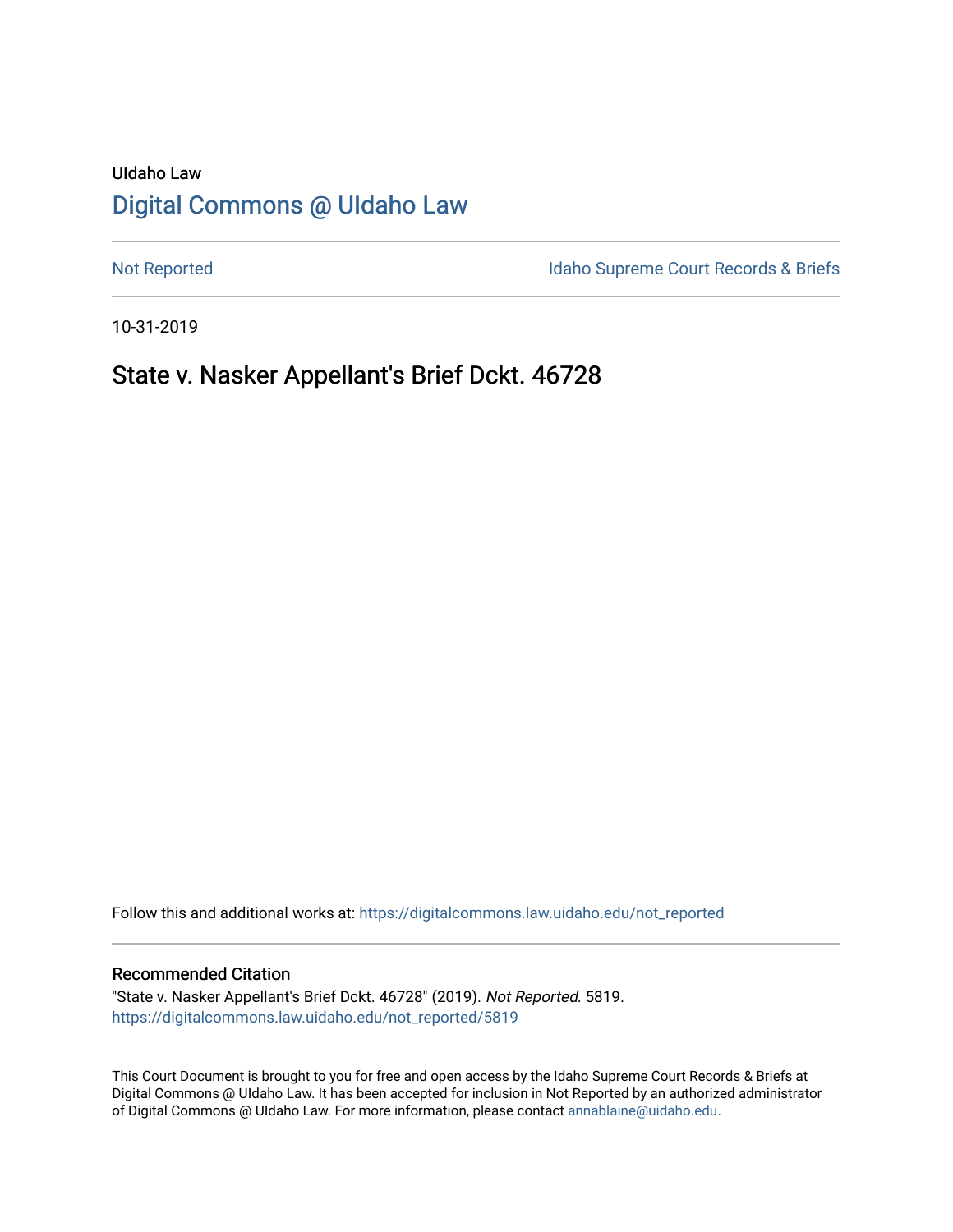Electronically Filed 10/31/2019 9:21 AM Idaho Supreme Court Karel Lehrman, Clerk of the Court By: Brad Thies, Deputy Clerk

ERIC D. FREDERICKSEN State Appellate Public Defender I.S.B. #6555

JASON C. PINTLER Deputy State Appellate Public Defender I.S.B. #6661 322 E. Front Street, Suite 570 Boise, Idaho 83702 Phone: (208) 334-2712 Fax: (208) 334-2985 E-mail: documents@sapd.state.id. us

## IN THE SUPREME COURT OF THE STATE OF IDAHO

| STATE OF IDAHO,          |                                         |
|--------------------------|-----------------------------------------|
|                          | NOS. 46728-2019, 46729-2019, 46730-2019 |
| Plaintiff-Respondent,    |                                         |
|                          | ADA COUNTY NOS. CR-FE-2015-13350,       |
| V.                       | CR-FE-2015-14637, CR01-18-53830         |
|                          |                                         |
| ERIC CHRISTOPHER NASKER, | <b>APPELLANT'S BRIEF</b>                |
|                          |                                         |
| Defendant-Appellant.     |                                         |

## STATEMENT OF THE CASE

Nature of the Case

Eric Nasker was on probation stemming from his guilty pleas to possession of a controlled substance and grand theft, when he absconded from supervision and a warrant was issued for his arrest. When Mr. Nasker was arrested on the warrant, he was found to be in possession of a pipe that contained methamphetamine residue and he was charged with possession of methamphetamine and possession of drug paraphernalia. Mr. Nasker admitted that he violated the terms of his probation by absconding and he pied guilty to possession of methamphetamine, and the district court revoked his probation and sentenced Mr. Nasker to a concurrent unified term of six years, with one and one-half years fixed. Mr. Nasker asserts that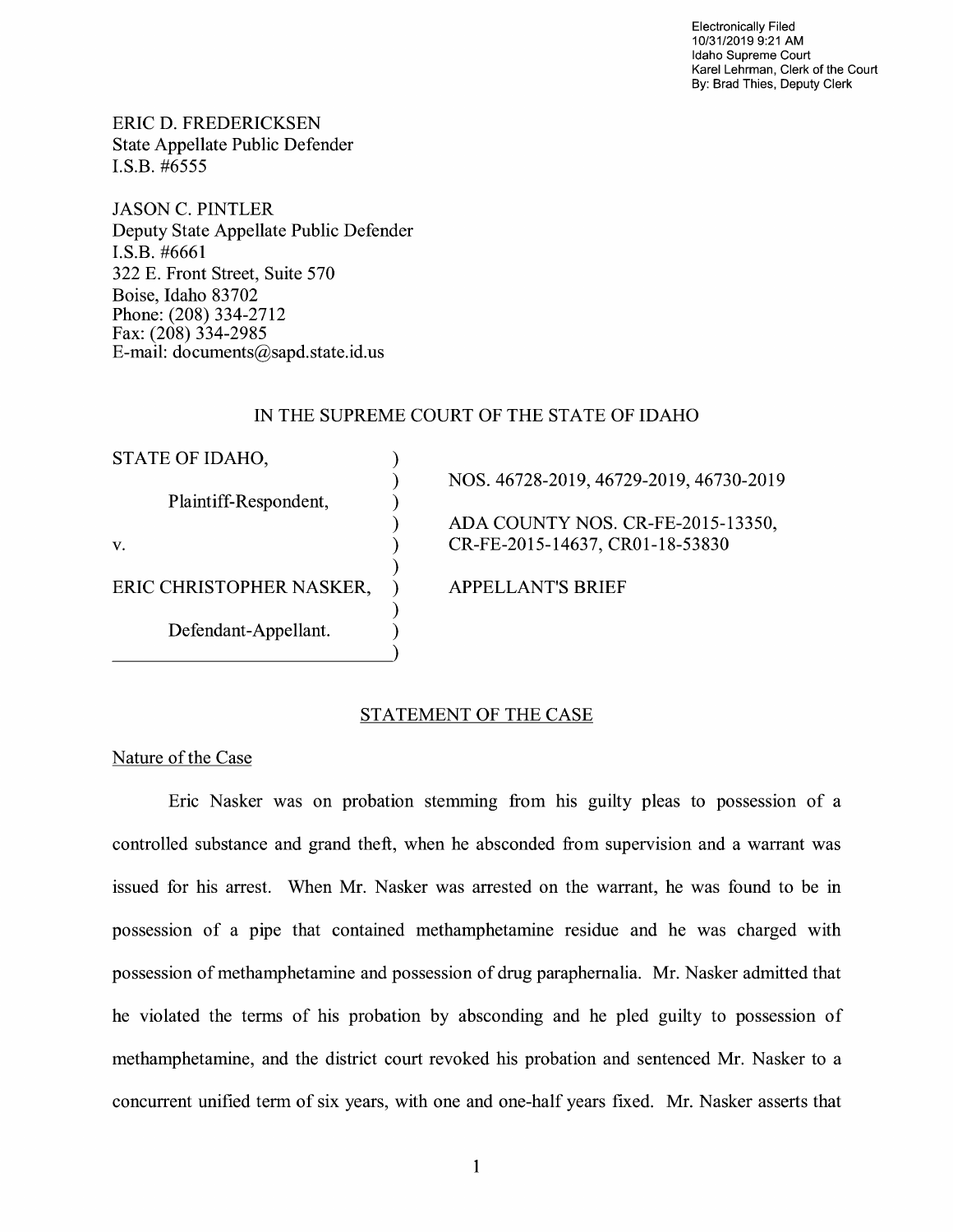the district court abused its discretion by revoking probation and by imposing an excessive sentence.

### Statement of the Facts & Course of Proceedings

In 2015, the State filed two separate informations charging Eric Nasker with possession of methamphetamine and possession of drug paraphernalia (Ada County case number CR-2015- 13350 (44027)), and with two counts of grand theft by possession of stolen property, and criminal possession of a financial transaction card (Ada County case number CR-2015-14637 (44028)). (R. 44027, pp.25-26, 83-84.)<sup>1</sup> During separate entry of plea hearings, Mr. Nasker pled guilty to possession of a methamphetamine and to one count of grand theft by possession of stolen property. (R. 44027, pp.30-37, 90-97; Tr. 11/20/15, p.5, L.13 - p.16, L.6; Tr. 12/3/15, p.5, L.17 - p.18, L.18.) The district sentenced Mr. Nasker to concurrent unified terms of six years, with two years fixed, and retained jurisdiction. (R. 44027, pp.42-52, 107-110; Tr. 2/26/16, p.40, L.18 - p.42, L.1.) The Court of Appeals affirmed the district court's sentencing decisions. *State v. Nasker,* Unpublished Opinion No. 759 (Ct. App. 10/31/16.)

Mr. Nasker successfully completed his retained jurisdiction program, and the district court placed him on probation in both cases. (R., pp.15-21, 117-23.) In September of 2017,

<sup>&</sup>lt;sup>1</sup> These initial cases were consolidated on appeal by this Court under Supreme Court docket number 44027. *(See* R. 44027, p.2.) The appeal in this case involves a second appeal from those two prior cases (46728-2019 and 46729-2019) which have been consolidated with the appeal stemming from a third Ada County case number, CR0l-18-53830 (46730-2019), under docket number 46728-2018. (R., p.2.) Additionally, this Court has ordered the Clerk's Record and Reporter's Transcripts from Supreme Court docket numbers 44027 and 44028 be augmented into the present appeal. (R., p.2.) Citations to the Clerk's Record created for Mr. Nasker's first appeal will use the designation "R. 44027," and citations to the Presentence Investigation Report and its attached documents created for the first appeal will use the designation **"PSI.** 44027." Citations to the Clerk's Record created for the current appeal will use the designation **"R,"** and citations to the confidential exhibits created for the current appeal will use the designation **"PSI."**  Citations to the transcripts will include the date upon which the hearing occurred.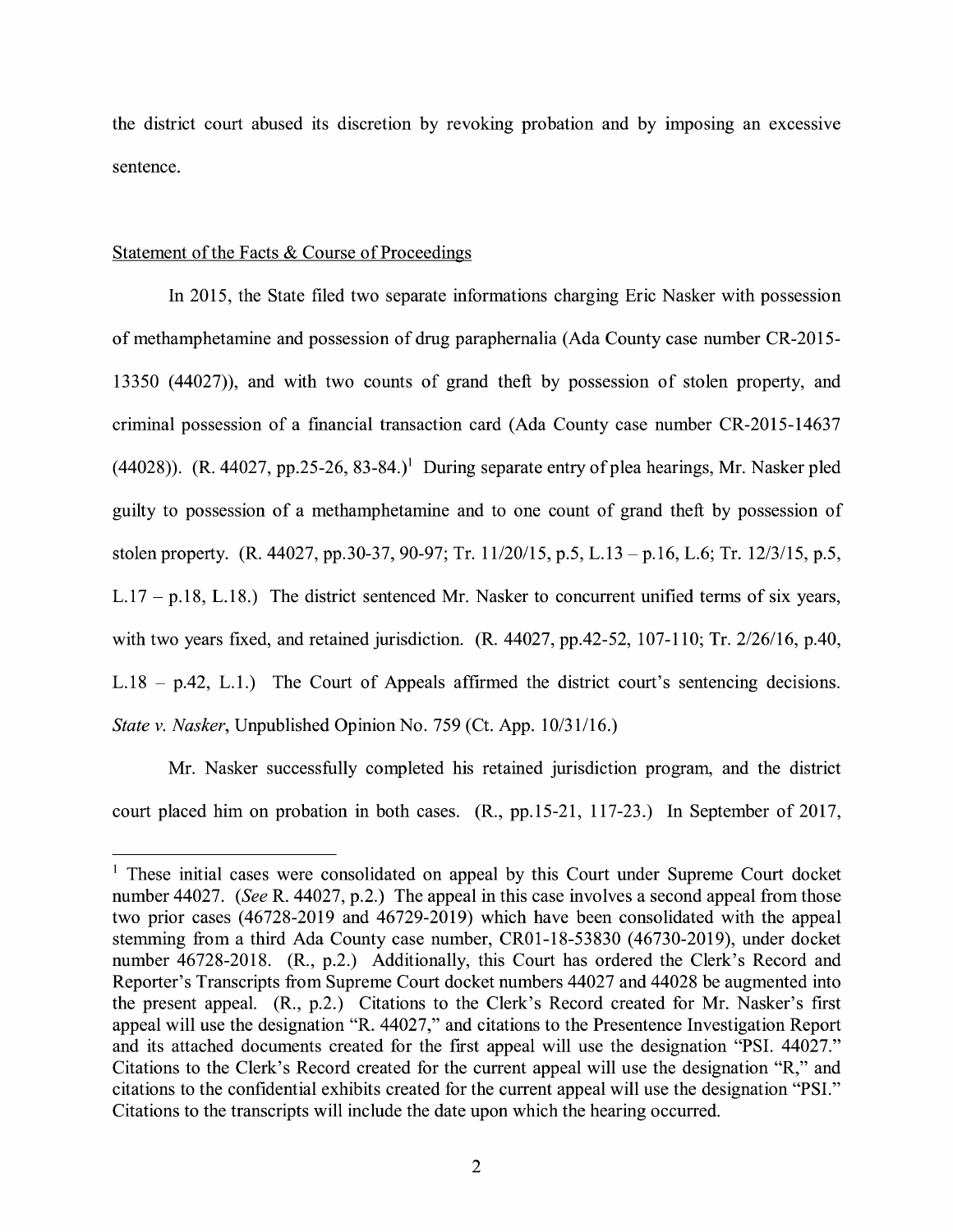Mr. Nasker admitted to violating the terms of his probation in a variety of ways, and the district court revoked and reinstated Mr. Nasker's probation. (R., pp.49-51, 59-60, 63-38, 125-33, 154- 55, 158.) A few months later, the State alleged that Mr. Nasker again violated the terms of his probation by failing to make himself available for supervision, absconding, failing to pay fines, and failing to pay restitution. (R., pp.69-74, 159-64.) The State also filed a new information charging Mr. Nasker with possession of methamphetamine and possession of drug paraphernalia.  $(R., pp.210-11.)$ 

Pursuant to an agreement with the State, Mr. Nasker admitted to violating the terms of his probation by absconding from supervision, and he pled guilty to possession of methamphetamine; in exchange, the State agreed to dismiss the remaining probation violation allegations and the possession of paraphernalia charge, and agreed to recommend revocation of probation and a concurrent sentence of six years, with one and one-half years fixed, for the new possession of methamphetamine charge. (R. pp.215-24; Tr. 12/14/18, p.6, L.25 – p.17, L.8.) During the joint disposition / sentencing hearing, Mr. Nasker's counsel recognized "this is a case of imposition," and asked the court to impose a concurrent unified sentence of six years, with one year fixed, for the new possession of methamphetamine conviction. (Tr.  $1/11/19$ , p.8, L.6 – p.9, L.6.) The district court revoked Mr. Nasker's probation in the two earlier cases, executing his previously suspended concurrent terms of six years, with two years fixed, and sentenced Mr. Nasker to a concurrent unified term of six years, with one and one-half years fixed, for the new possession of methamphetamine conviction. (R., pp.93-95, 182-84, 233-36; Tr. 1/11/19,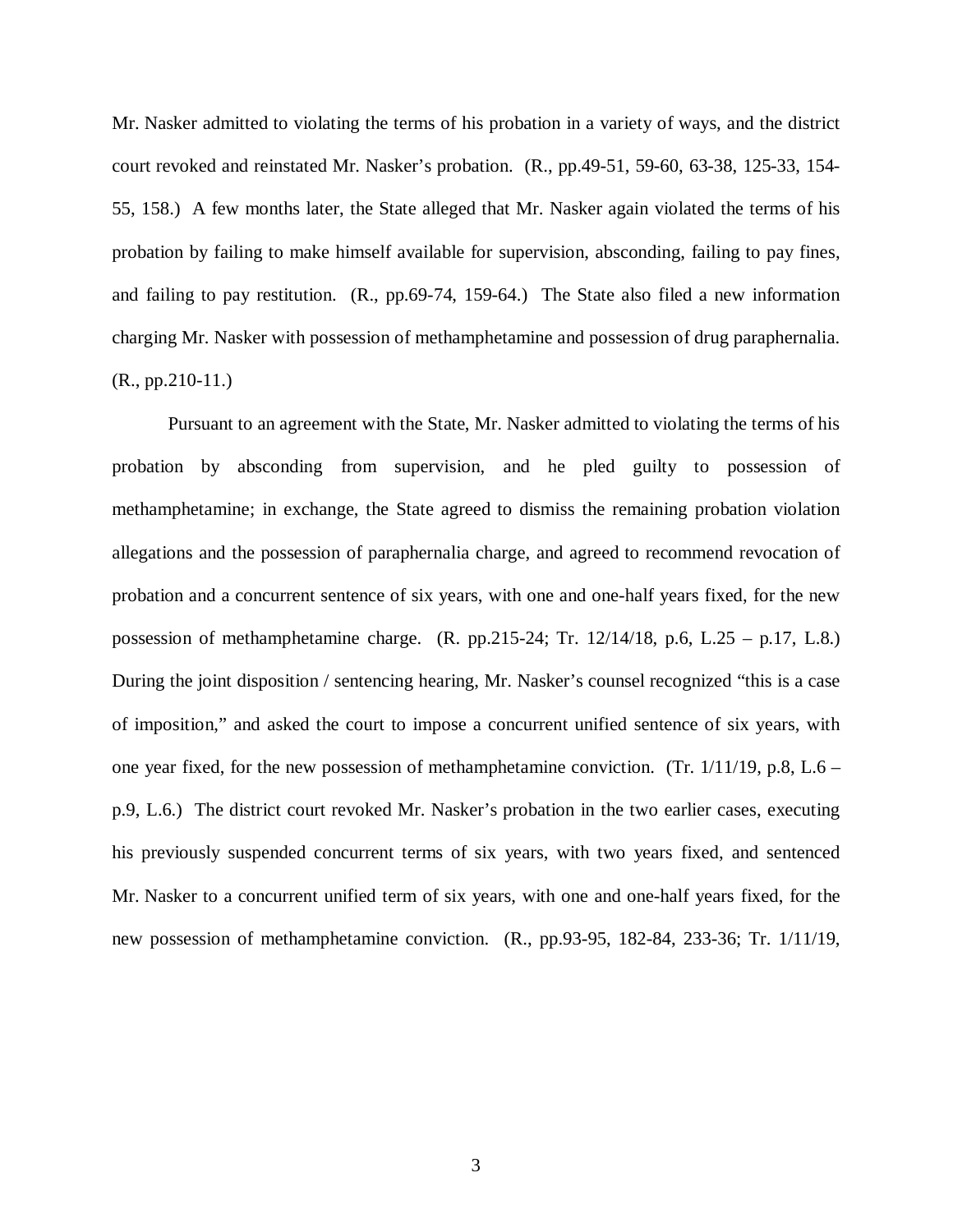p.11, L.5 - p.12, L.6.) Mr. Nasker filed timely notices of appeal from all three of the final judgments.<sup>2</sup> (R., pp.100-02, 189-91, 241-43.)

#### ISSUE

Did the district court abuse its discretion when it revoked Mr. Nasker's probation and when it imposed a concurrent unified sentence of six years, with one and one-half years fixed, in light of the mitigating evidence present in this case?

#### ARGUMENT

# The District Court Abused Its Discretion When It Revoked Mr. Nasker's Probation And When It Imposed A Concurrent Unified Sentence Of Six Years, With One And One-Half Years Fixed, In Light Of The Mitigating Evidence Present In This Case

Mindful of his counsel's recognition that imposition of his prior sentences was warranted in this case, Mr. Nasker asserts that the district court abused its discretion by revoking his probation. Additionally, Mr. Nasker asserts that, given any view of the facts, his unified sentence of six years, with one and one-half years fixed, imposed based upon his new conviction for possession of methamphetamine, is excessive. Where a defendant contends that the sentencing court imposed an excessively harsh sentence, the appellate court will conduct an independent review of the record considering the nature of the offense, the character of the offender, and the protection of the public interest. The governing criteria or objectives of criminal punishment are: (1) protection of society; (2) deterrence of the individual and the public generally; (3) the possibility of rehabilitation; and (4) punishment or retribution for wrongdoing.

<sup>&</sup>lt;sup>2</sup> Mr. Nasker also filed timely Rule 35 motions seeking leniency in all three cases which the district court denied. (R., pp.96-99, 185-88, 237-40.) In light of the relevant standards of review he does not challenge the district court's denial of his Rule 35 motions in this appeal.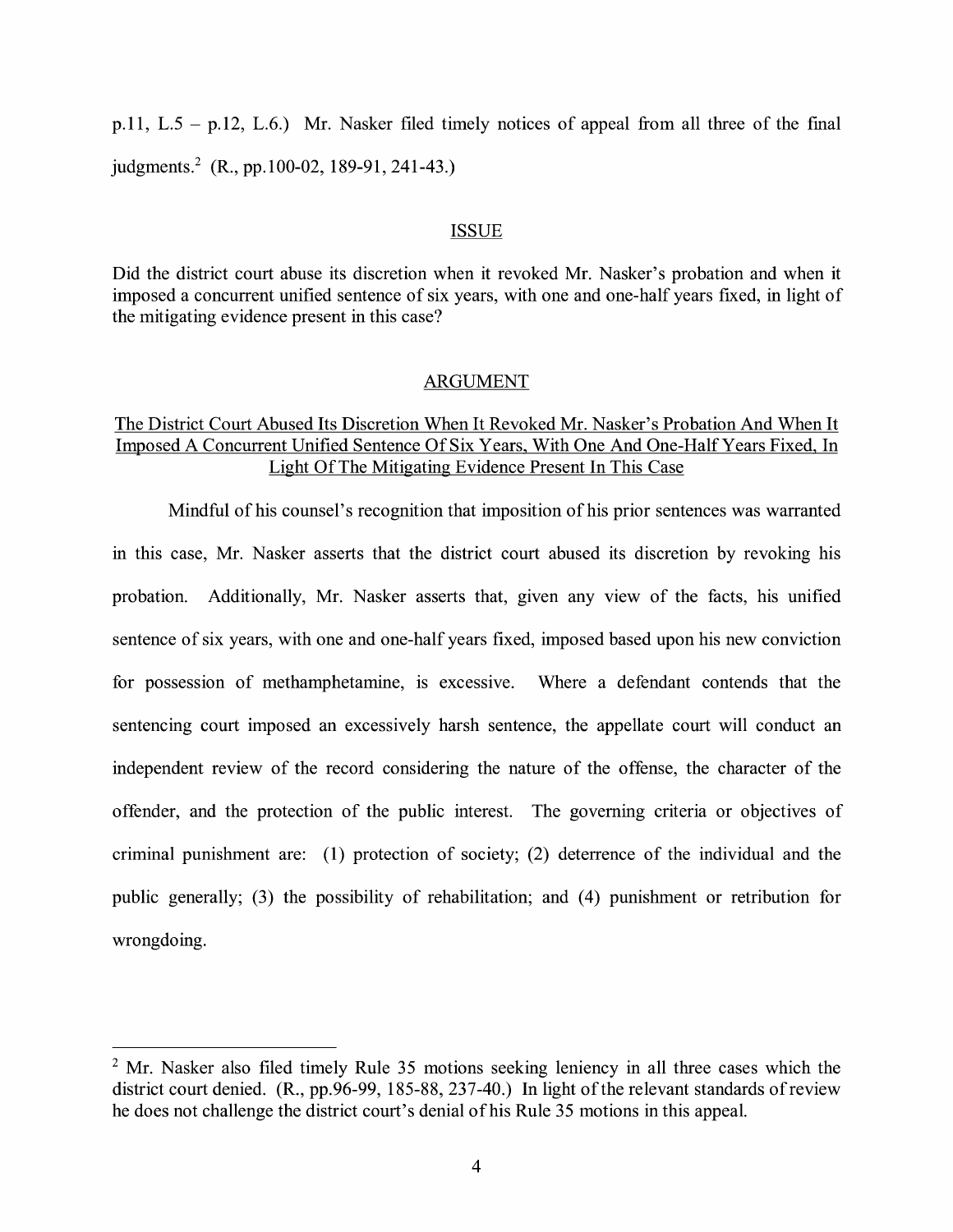Mr. Nasker's criminal actions in these cases are the direct result of his addiction to methamphetamine. (PSI 44027, pp.4, 148.) When asked to describe his family history, Mr. Nasker stated, "'My childhood is very vague since I have been doing drugs since age 13," and he stated he dropped out of school when he was 16 because of his drug use. (PSI 44027, p.13.) Mr. Nasker started drinking alcohol and using marijuana at age 13, he started using methamphetamine occasionally when he was 15, he started using meth more regularly when he turned 18, and he eventually became a daily user. (PSI 44027, pp.13, 17.) At age 33, and while awaiting his sentencing in his earlier cases, Mr. Nasker realized the toll meth has taken on his life and he actively sought treatment. (PSI 44027, pp.1, 17-18, 145.)

Mr. Nasker's sister-in-law, Heather Nasker, wrote a letter in support prior to imposition of his initial sentences. (PSI 44027, pp.25-26.) In addition to noting that Mr. Nasker is a hard worker and is great with his nieces and nephews, Ms. Nasker stated that she has been in active recovery from her own substance abuse for seven years, and that she believed Mr. Nasker could be successful in community-based group treatment programs, as long as he started in an inpatient program, and was closely monitored while on probation. (PSI 44027, pp.25-26.) Ms. Nasker noted that she and her husband would be willing to assist Mr. Nasker in making all of his required appointments, and they would provide him with groceries and clothing, but would not give him cash. (PSI 44027, pp.25-26.)

 Both in writing and orally during his original sentencing hearing, Mr. Nasker expressed his sincere remorse for his actions and the damage he caused his victims in those cases, and he expressed his desire to continue to seek treatment so that he could beat his addiction. (Tr. 2/26/16, p.37, L.5 – p.38, L.4; PSI 44027, pp.145, 148-157.) He made some progress towards his recovery as exemplified by his successful period of retained jurisdiction. (PSI, pp.1